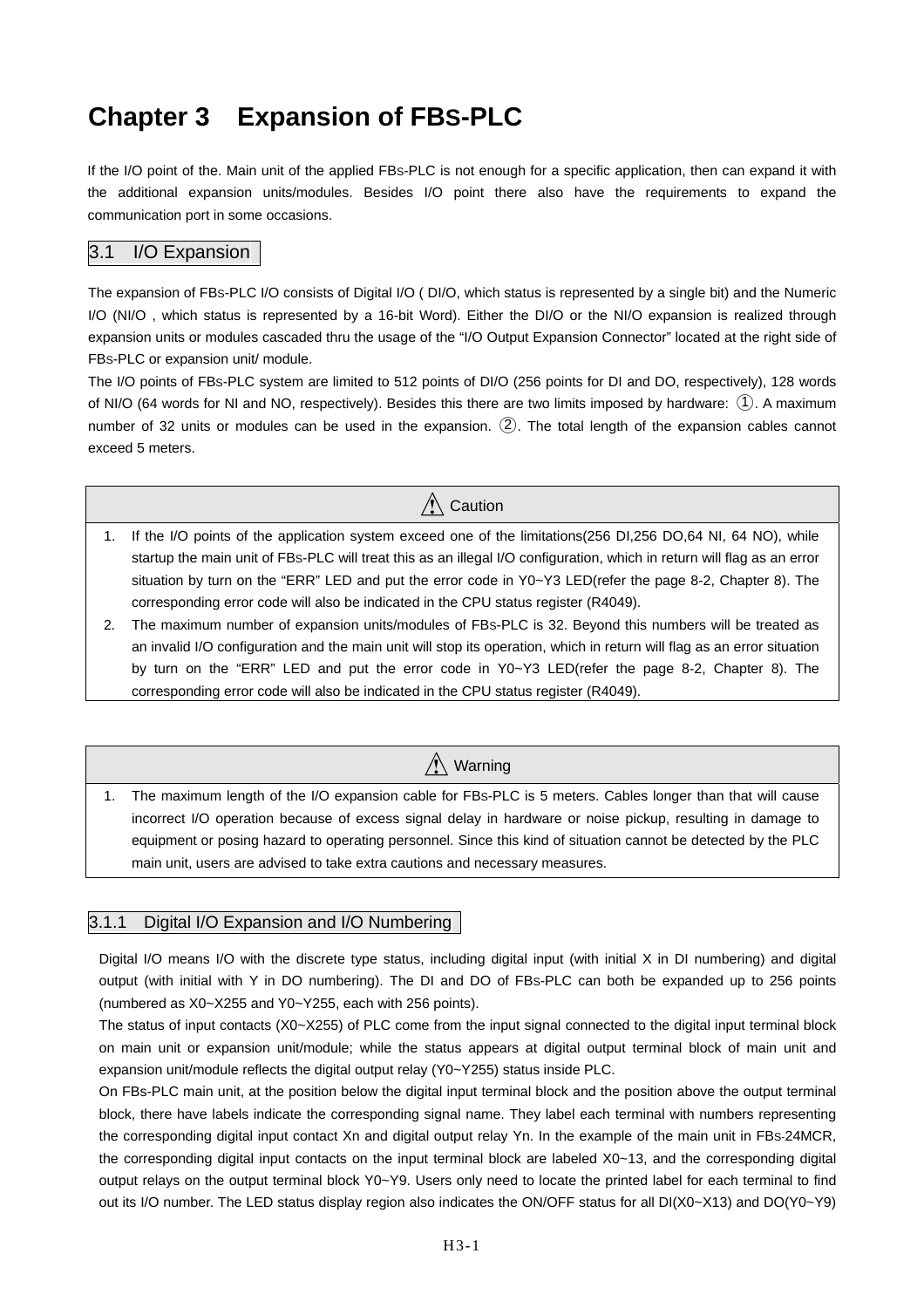on the main unit. Users can easily find each terminal with its I/O number and LED status indication, as shown in the figure below using X10 and Y6 as an example:



While the various expansion units/modules other than the main units have the same printed labels on the input/output terminals as the main units do, these labels are only relative I/O numbers, different from the absolute I/O numbers on main units. The number of a terminal only represents its order on the expansion unit/module. For example, the first contact is X1 or Y1, the second X2 or Y2, etc. All numbers on the expansion unit/module begin with 1. The actual number of digital input contact or the output replay, however, is determined by summing the numbers on all previous expansion units/modules and the main unit. See the following figure and its calculation.



As shown in the above figure, because the top X numbers of the previous two units are 23 and 14, respectively, the number of input contact X12 on second expansion unit should be:

#### $X(23+14+12) = X49$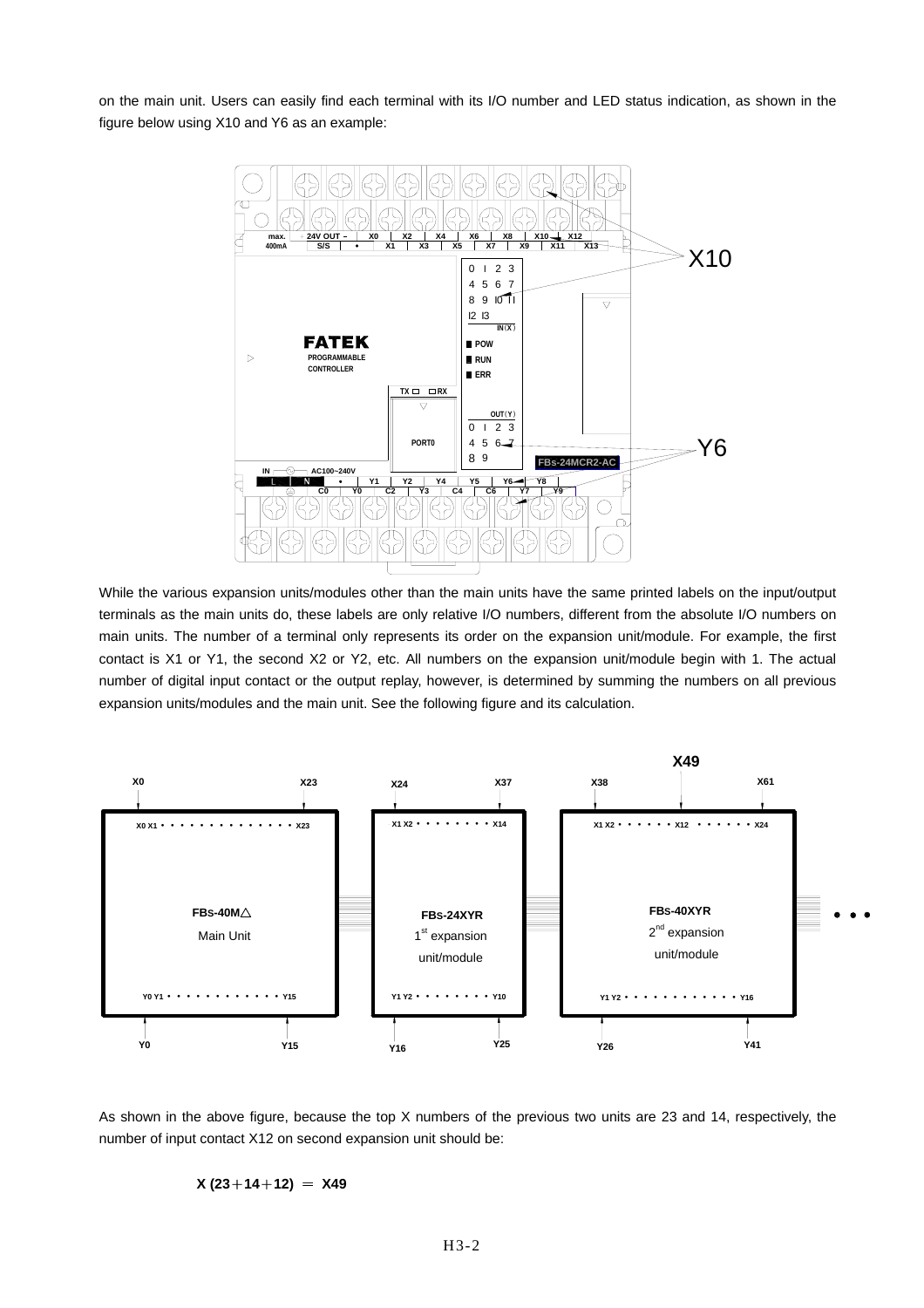### 3.1.2 Numeric I/O Expansion and I/O Channel Mapping

The numeric I/O in FBs-PLC treat 16 single-bit data as one 16-bit numeric data (Word) ranging from the 0~65535. Since all numeric data of FBs-PLC are stored in the register inside PLC (16-bit width), therefore numeric I/O is also called register I/O. The Input Register (IR) has 64 Word (R3840 ~ R3903) for inputs from external numeric input (NI) module, and the Output Register (OR) also has 64 Word (R3904 ~ R3967) for outputs to external numeric output (NO) module.

Analog Input Module, Temperature Module, and Thumbwheel switch multiplex input module are of Numeric input (NI) modules which use input register (IR) to convey the status. Analog Output Module, 7 Segments Display Module are of Numeric output (NO) modules which output is directly from the Output register (OR). The Analog Input, Temperature Input, and Analog Output is of analog voltage or current, while the Thumbwheel switch Input or 7 Segments Display Output uses user-friendly BCD number signal. Either the magnitude of voltage or current or the value of BCD number is represented by the 16-bit value of the corresponding register. The corresponding current/voltage signal or BCD value of any IR or OR on the NI/O module is named as a Channel (CH). The channels on the NI module are called numeric input channels (NI channels) and those on NO module numeric output channels (NO channels). The number of IR/OR used by NI and NO channels on each module varies depending on the module type or working mode. The following table lists the numbers of IR and OR used by NI and NO channels on each NI/O module:

| NI/O               |                  | <b>NO</b>       | Number of    | Number of    |                                        |
|--------------------|------------------|-----------------|--------------|--------------|----------------------------------------|
|                    | NI Channel Label | Channel         | IR occupied  | OR occupied  | <b>Note</b>                            |
| <b>Module Name</b> |                  | Label           | (Word)       | (Word)       |                                        |
|                    | CH <sub>0</sub>  |                 | 1            |              |                                        |
|                    | CH <sub>1</sub>  |                 | 1            |              |                                        |
| FBs-6AD            | CH <sub>2</sub>  |                 | 1            |              |                                        |
|                    | CH <sub>3</sub>  |                 | 1            |              |                                        |
|                    | CH <sub>4</sub>  |                 | 1            |              |                                        |
|                    | CH <sub>5</sub>  |                 | 1            |              |                                        |
| FBs-2DA            |                  | CH <sub>0</sub> |              | $\mathbf{1}$ |                                        |
|                    |                  | CH <sub>1</sub> |              | $\mathbf{1}$ |                                        |
|                    |                  | CH <sub>0</sub> |              | $\mathbf{1}$ |                                        |
| FBs-4DA            |                  | CH <sub>1</sub> |              | $\mathbf{1}$ |                                        |
|                    |                  | CH <sub>2</sub> |              | $\mathbf{1}$ |                                        |
|                    |                  | CH <sub>3</sub> |              | $\mathbf{1}$ |                                        |
|                    | CH <sub>0</sub>  |                 | $\mathbf{1}$ |              |                                        |
|                    | CH <sub>1</sub>  |                 | 1            |              |                                        |
| FBs-4A2D           | CH <sub>2</sub>  |                 | 1            |              |                                        |
|                    | CH <sub>3</sub>  |                 | 1            |              |                                        |
|                    |                  | CH <sub>0</sub> |              | $\mathbf{1}$ |                                        |
|                    |                  | CH <sub>1</sub> |              | 1            |                                        |
|                    | VIO(V)           |                 | 1            |              |                                        |
|                    | IIO(I)           |                 |              |              | The voltage and                        |
|                    | V11(V)           |                 | 1            |              | current inputs can't<br>be used at the |
| FBs-B4AD           | II1(1)           |                 |              |              | same time in the                       |
|                    | VI2(V)           |                 | $\mathbf{1}$ |              | same channel. It                       |
|                    | II2(I)           |                 |              |              | only one (V or I)                      |
|                    | VI3(V)           |                 | $\mathbf{1}$ |              | available.                             |
|                    | II3(I)           |                 |              |              |                                        |
|                    |                  | VO0(V)          |              | $\mathbf{1}$ | Both voltage and                       |
| FBs-B2DA           |                  | IOO(I)          |              |              | current will be                        |
|                    |                  | VO1(V)          |              | 1            | outputted at the                       |
|                    |                  | IO1(I)          |              |              | same time.                             |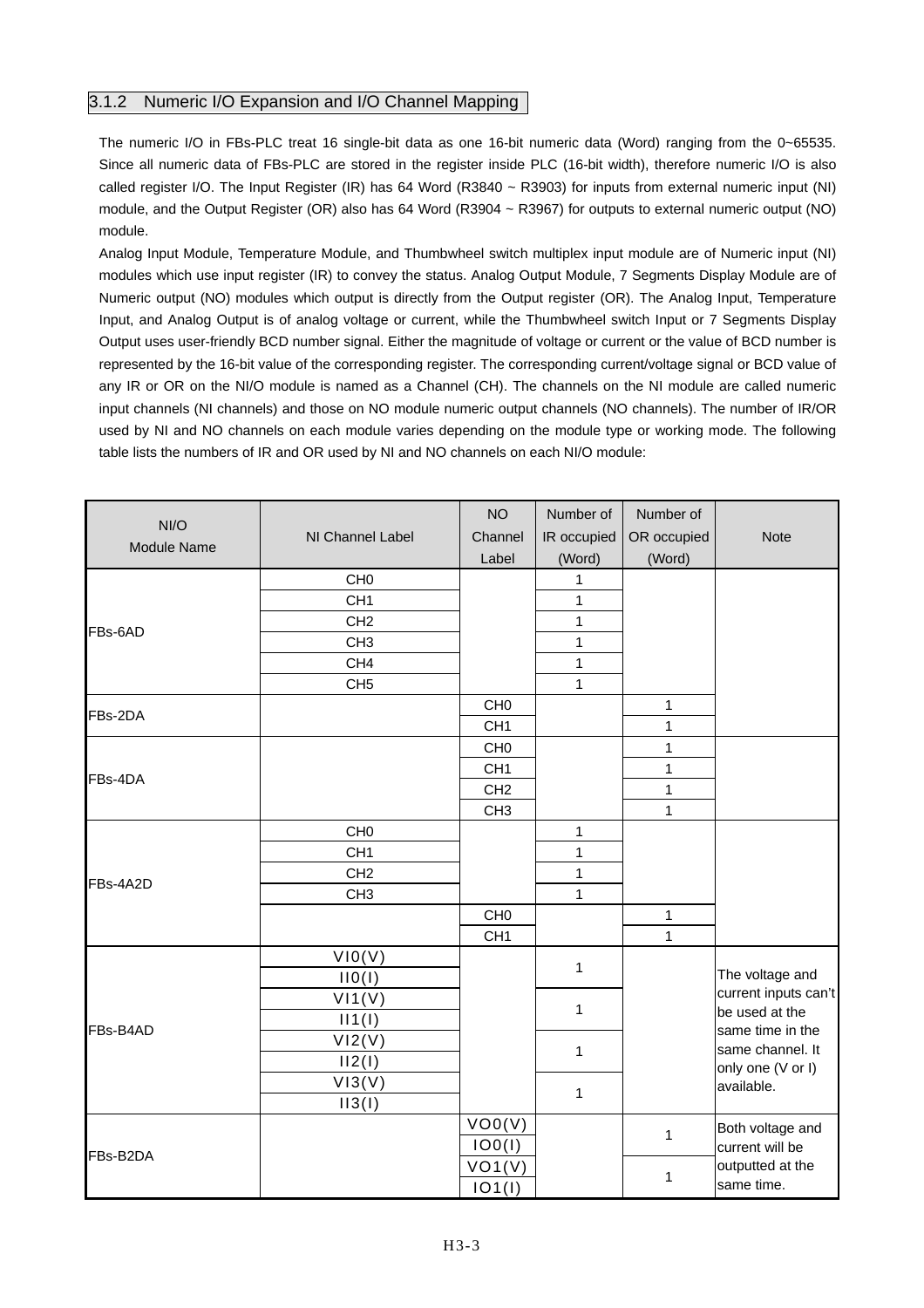|                |                 | VIO(V)          |                 |                |              | The voltage and                     |
|----------------|-----------------|-----------------|-----------------|----------------|--------------|-------------------------------------|
| FBs-B2A1D      | IIO(I)          |                 |                 | $\mathbf{1}$   |              | current inputs can't                |
|                | V11(V)          |                 |                 |                |              | be used at the                      |
|                | II1(1)          |                 |                 |                |              | same time in the                    |
|                |                 |                 |                 | 1              |              | same channel. It                    |
|                |                 |                 |                 |                |              | only one (V or I)                   |
|                |                 |                 |                 |                |              | available.                          |
|                |                 |                 | VOO(V)          |                |              | Both voltage and<br>current will be |
|                |                 |                 |                 |                | $\mathbf{1}$ | outputted at the                    |
|                |                 |                 | IOO(I)          |                |              | same time.                          |
| FBs-32DGI      |                 | Unlabeled       |                 | 8              |              | 1 CH only                           |
|                |                 |                 |                 |                | 3(D)         |                                     |
| FBs-7SG1       |                 |                 | CH <sub>0</sub> |                | 4(ND)        |                                     |
|                |                 |                 |                 |                | 3(D)         | D: decode mode                      |
|                |                 |                 | CH <sub>0</sub> |                | 4(ND)        | ND : non-decode<br>mode             |
| FBs-7SG2       |                 |                 |                 | 2(D)           |              |                                     |
|                |                 |                 | CH <sub>1</sub> |                | 4(ND)        |                                     |
| FBs-2TC        |                 | CH <sub>0</sub> |                 |                |              | 1 CH only                           |
|                |                 | CH <sub>1</sub> |                 | $\mathbf{1}$   |              |                                     |
| FBs-6TC/6RTD   |                 | CH0~CH5         |                 | $\mathbf{1}$   |              | 1 CH only                           |
| FBs-16TC/16RTD |                 | CH0~CH15        |                 | $\mathbf{1}$   |              | 1 CH only                           |
|                | 2A              | CH <sub>0</sub> |                 | $\mathbf{1}$   |              |                                     |
|                |                 | CH <sub>1</sub> |                 | $\mathbf{1}$   |              |                                     |
| FBs-2A4TC      | 4TC             | CH <sub>0</sub> |                 | $\overline{2}$ |              |                                     |
|                |                 | CH <sub>1</sub> |                 |                |              |                                     |
|                |                 | CH <sub>2</sub> |                 |                |              |                                     |
|                |                 | CH <sub>3</sub> |                 |                |              |                                     |
|                | 2A              | CH <sub>0</sub> |                 | $\mathbf{1}$   |              |                                     |
|                |                 | CH <sub>1</sub> |                 | $\mathbf{1}$   |              |                                     |
| FBs-2A4RTD     | 4TC             | CH <sub>0</sub> |                 |                |              |                                     |
|                |                 | CH <sub>1</sub> |                 | $\overline{c}$ |              |                                     |
|                |                 | CH <sub>2</sub> |                 |                |              |                                     |
|                |                 | CH <sub>3</sub> |                 |                |              |                                     |
| FBs-6NTC       | CH0~CH5         |                 |                 | 1              |              |                                     |
| FBs-1LC        |                 | CH <sub>0</sub> |                 | 1              |              |                                     |
| FBs-4PT        | CH <sub>0</sub> |                 |                 | $\mathbf 1$    |              |                                     |
|                | CH <sub>1</sub> |                 |                 | $\mathbf{1}$   |              |                                     |
|                | CH <sub>2</sub> |                 |                 | 1              |              |                                     |
|                |                 | CH <sub>3</sub> |                 | $\mathbf 1$    |              |                                     |
|                |                 |                 |                 |                | $\mathbf{1}$ | Or unused                           |

The corresponding IR or OR number calculation of the NI/O module starts from the first expansion unit/module(main unit itself does not have any NI/O). The first NI channel corresponds to the first IR register (R3840). Adding R3840 with the number of IR used by the first NI channel gives the IR number of the second NI channel. Adding the IR number of the second NI channel with the number of IR used by the second NI channel gives the IR number of the third NI channel. All other numbers can be obtained accordingly. Similarly, the first NO channel corresponds to the first OR (R3904). Adding R3904 with the number of OR used by the first NO channel gives the OR number of the second NO channel. (In the cumulative calculation of NI channels, care only for NI channels and disregard DI/O and NI. Similarly, in the case of NO channels, disregard DI/O and NI channels.) The following figure helps users find out the relation between NI/O channels and PLC's IR and OR.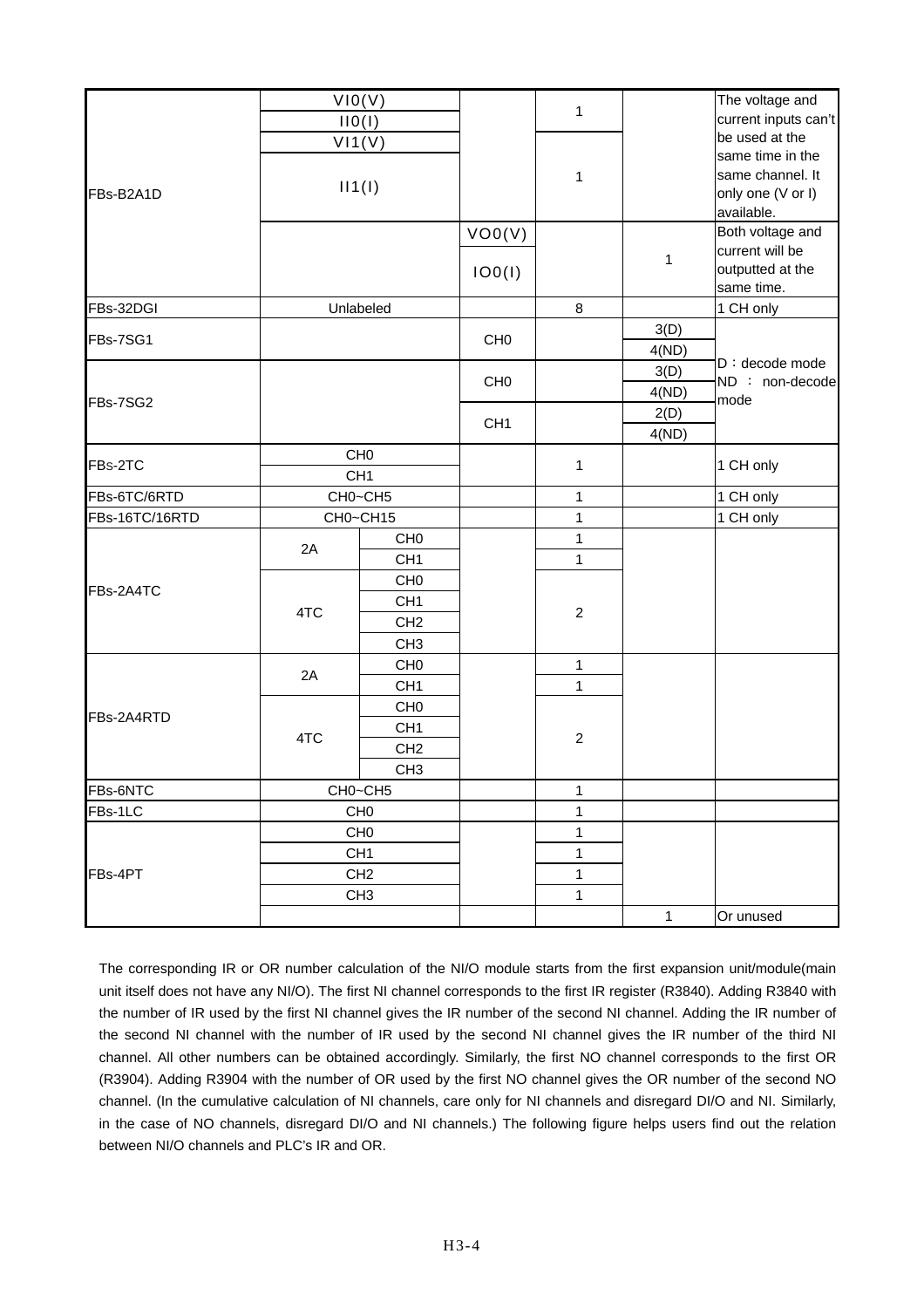

During the startup stage, FBs-PLC will automatically detect the types and CH numbers of expansion units/modules. While operation, the FBs-PLC will read the CH input values from the NI module and stores them into corresponding IR(R3804 ~ R3903) and outputs OR values (R3904~R3967) to channels on the NO module. No pre-configuration or setting by users is required.

# 3.2 Expansion of Communication Port

The main unit of FBs-PLC has one built-in communication port (port 0, with optional USB or RS232 interface). Expansion of communication ports can be achieved by employing Communication Board (CB) or Communication Module (CM). The available models of CB and CM for FBs are:

|                                                  | <b>Model Number</b> | <b>Specifications</b>                                 |  |  |
|--------------------------------------------------|---------------------|-------------------------------------------------------|--|--|
| Com<br>ication<br>$\overline{G}$<br><b>Board</b> | FBs-CB2             | 1 RS232 (port2) communication board                   |  |  |
|                                                  | FBs-CB22            | 2 RS232 (port1 & port2) communication boards          |  |  |
|                                                  | FBs-CB5             | 1 RS485 (port2) communication board                   |  |  |
|                                                  | FBs-CB55            | 2 RS485 (port1 & port2) communication boards          |  |  |
|                                                  | FBs-CB25            | 1 RS232 (port1) + 1 RS485 (port2) communication board |  |  |
|                                                  | FBs-CBE             | 1 Ethernet communication board                        |  |  |
|                                                  | <b>FBs-CBCAN</b>    | 1 CANopen <sup>®</sup> communication board            |  |  |